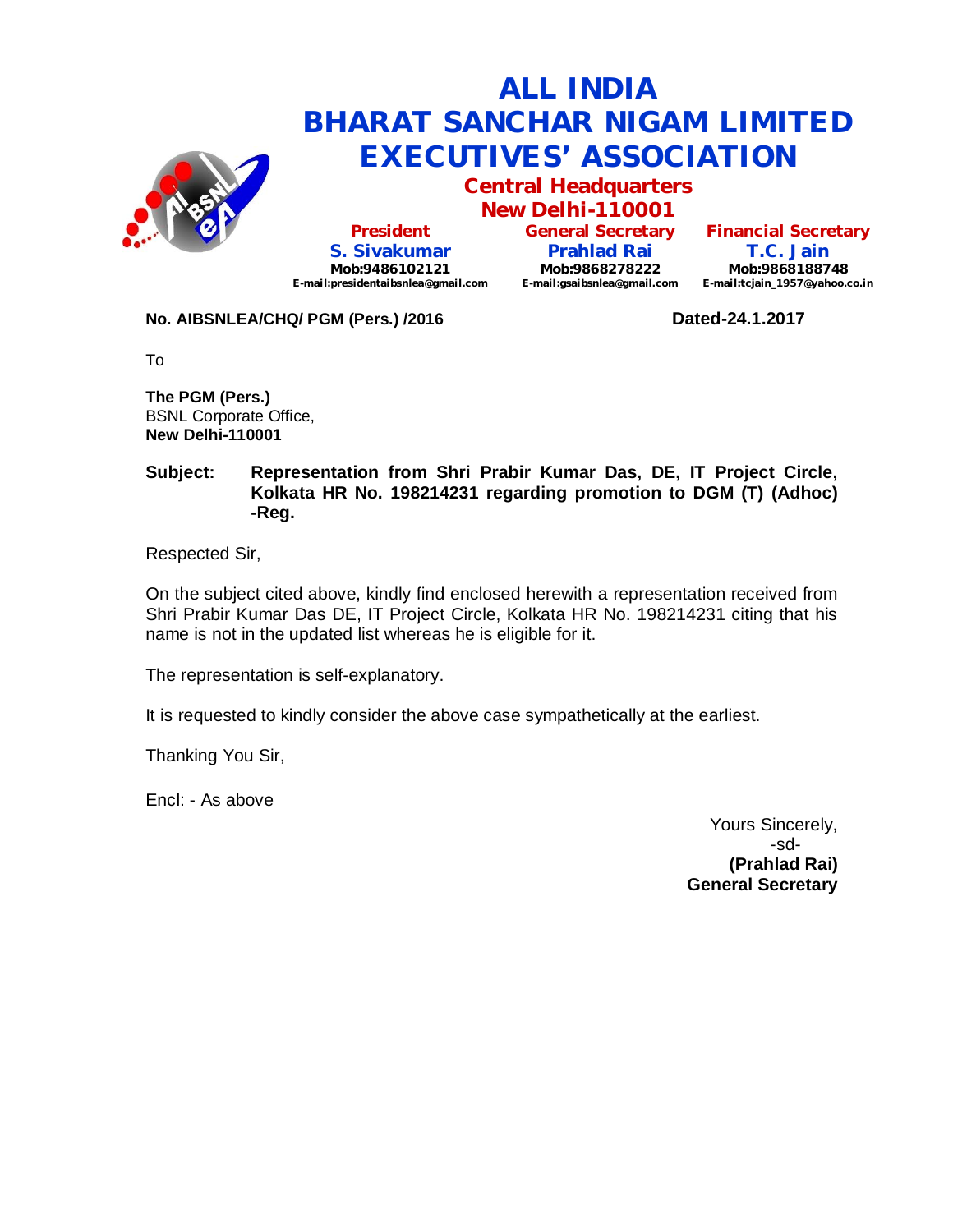

**Central Headquarters New Delhi-110001**

**President S. Sivakumar Mob:9486102121 E-mail:presidentaibsnlea@gmail.com**

**General Secretary Prahlad Rai Mob:9868278222 E-mail:gsaibsnlea@gmail.com E-mail:tcjain\_1957@yahoo.co.in**

**Financial Secretary T.C. Jain Mob:9868188748**

#### **No. AIBSNLEA/CHQ/ PGM (Pers.) /2016 Dated-24.1.2017**

To

**The PGM (Pers)** BSNL Corporate Office, **New Delhi-110001** 

#### **Subject: Requested for transfer / posting / cancellation / retention in the Cadre of AGM/DE -Reg.**

Respected Sir,

Kindly find enclosed herewith following request applications for transfer / posting / cancellation / retention in the Cadre of AGM/DE -Reg.

| S.<br><b>No</b> | Name of the Officer                                     | <b>Present</b><br><b>Circle</b>         | <b>Requested</b><br>for | <b>Remarks</b>                                                                                                                                                                                                |
|-----------------|---------------------------------------------------------|-----------------------------------------|-------------------------|---------------------------------------------------------------------------------------------------------------------------------------------------------------------------------------------------------------|
| 01              | Shri Sumeet Kumar<br>Khote,<br>AGM.<br>Staff No. 37811  | Chhattisgarh                            | <b>MP Circle</b>        | The officer has requested for his<br>transfer to MP Circle due to<br>his<br>compelling family circumstances. His<br>case is duly recommended by CGMT<br>MP Circle.                                            |
| 02              | Shri D.R. Hegde,<br>DE.<br>HR No. 198504079             | Insp & QA<br>Circle<br><b>Bangalore</b> | Karnataka               | The officer has requested for his<br>transfer to Karnataka Telecom Circle<br>due to his compelling<br>family<br>circumstances. He now left with less<br>than two years' service to<br>his.<br>superannuation. |
| 03              | Shri V. Subramanyam<br>Raju,<br>AGM<br>HR No. 198203174 | <b>CHTD</b>                             | Andhra<br>Pradesh       | The officer has requested for his<br>transfer to Andhra Pradesh Circle at his<br>OWN COST due to his compelling<br>family circumstances.                                                                      |

It is requested to kindly consider the above case sympathetically at the earliest.

Thanking You Sir,

Encl: - As above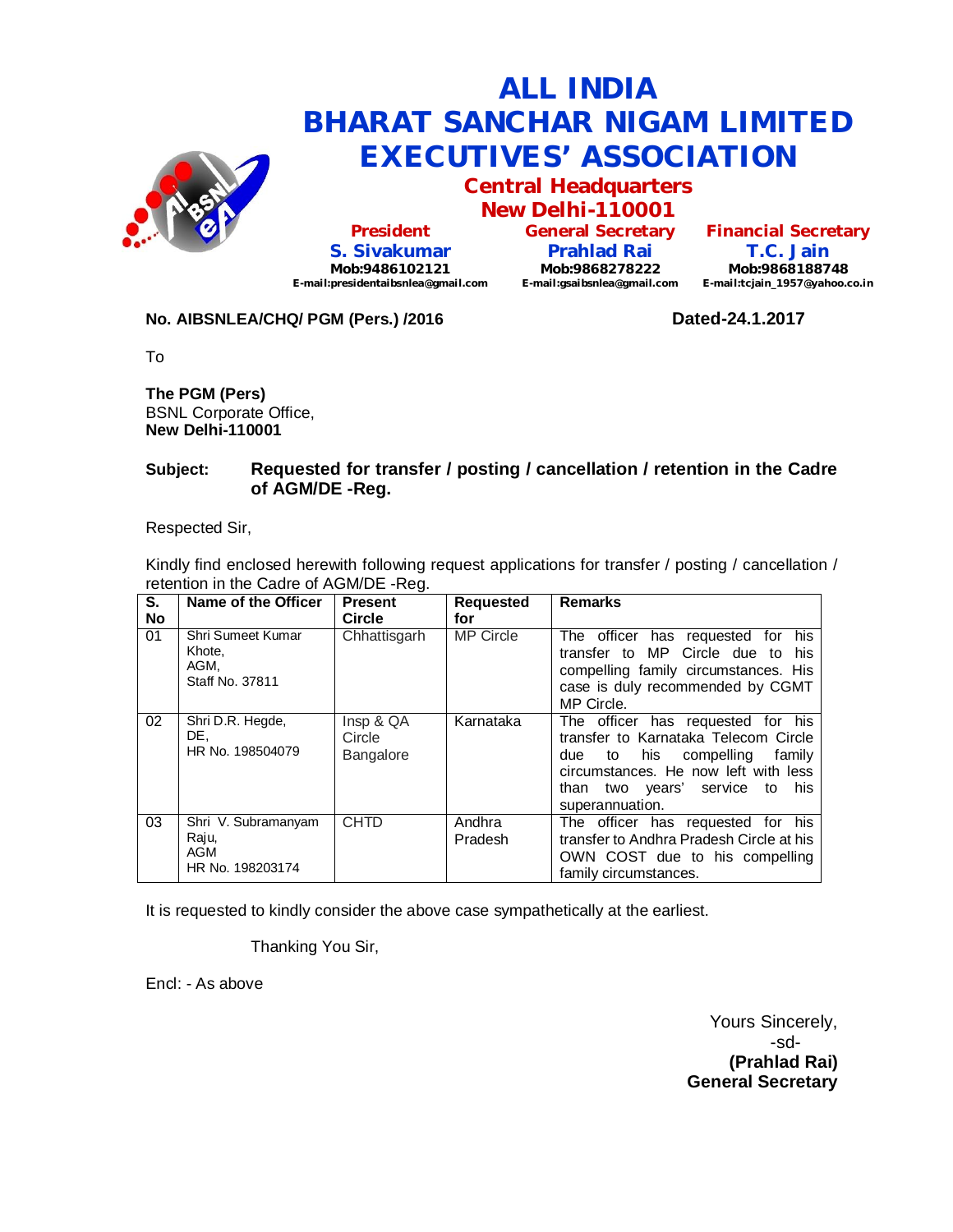

**Central Headquarters New Delhi-110001**

**President S. Sivakumar Mob:9486102121 E-mail:presidentaibsnlea@gmail.com**

**General Secretary Prahlad Rai Mob:9868278222 E-mail:gsaibsnlea@gmail.com E-mail:tcjain\_1957@yahoo.co.in**

**Financial Secretary T.C. Jain Mob:9868188748**

## **No. AIBSNLEA/CHQ/ PGM (Pers.) /2016 Dated-24.1.2017**

To

**The PGM (Pers)** BSNL Corporate Office, **New Delhi-110001** 

### **Subject: Requested for transfer / posting / cancellation / retention in the Cadre of AGM/DE -Reg.**

Respected Sir,

Kindly find enclosed herewith following request applications for transfer / posting / cancellation / retention in the Cadre of AGM/DE -Reg.

| $\overline{\mathsf{s}}$ .<br><b>No</b> | Name of the Officer                                            | <b>Present</b><br><b>Circle</b>                     | <b>Requested</b><br>for | <b>Remarks</b>                                                                                                                                                                                                                                                  |
|----------------------------------------|----------------------------------------------------------------|-----------------------------------------------------|-------------------------|-----------------------------------------------------------------------------------------------------------------------------------------------------------------------------------------------------------------------------------------------------------------|
| 01                                     | Smt. Uma<br>Muraleekrishnan,<br>$DE$ (L/A)<br>HR No. 199103477 | Maharashtra                                         | Kerala                  | The officer has requested for her<br>transfer to Kerala Circle at her OWN<br>COST due to her compelling family<br>circumstances.                                                                                                                                |
| 02                                     | Shri Salil Mujumdar,<br>$DE$ (L/A)<br>HR No. 198803371         | Madhya<br>Pradesh but<br>under transfer<br>to J & K | Madhya<br>Pradesh       | The officer has<br>for<br>requested<br>cancellation of his transfer orders to J &<br>K Circle due to his compelling family<br>circumstances. His case is duly<br>recommended by CGMT MP Circle.<br>Further, his wife is working as teacher<br>under State Govt. |

It is requested to kindly consider the above case sympathetically at the earliest.

Thanking You Sir,

Encl: - As above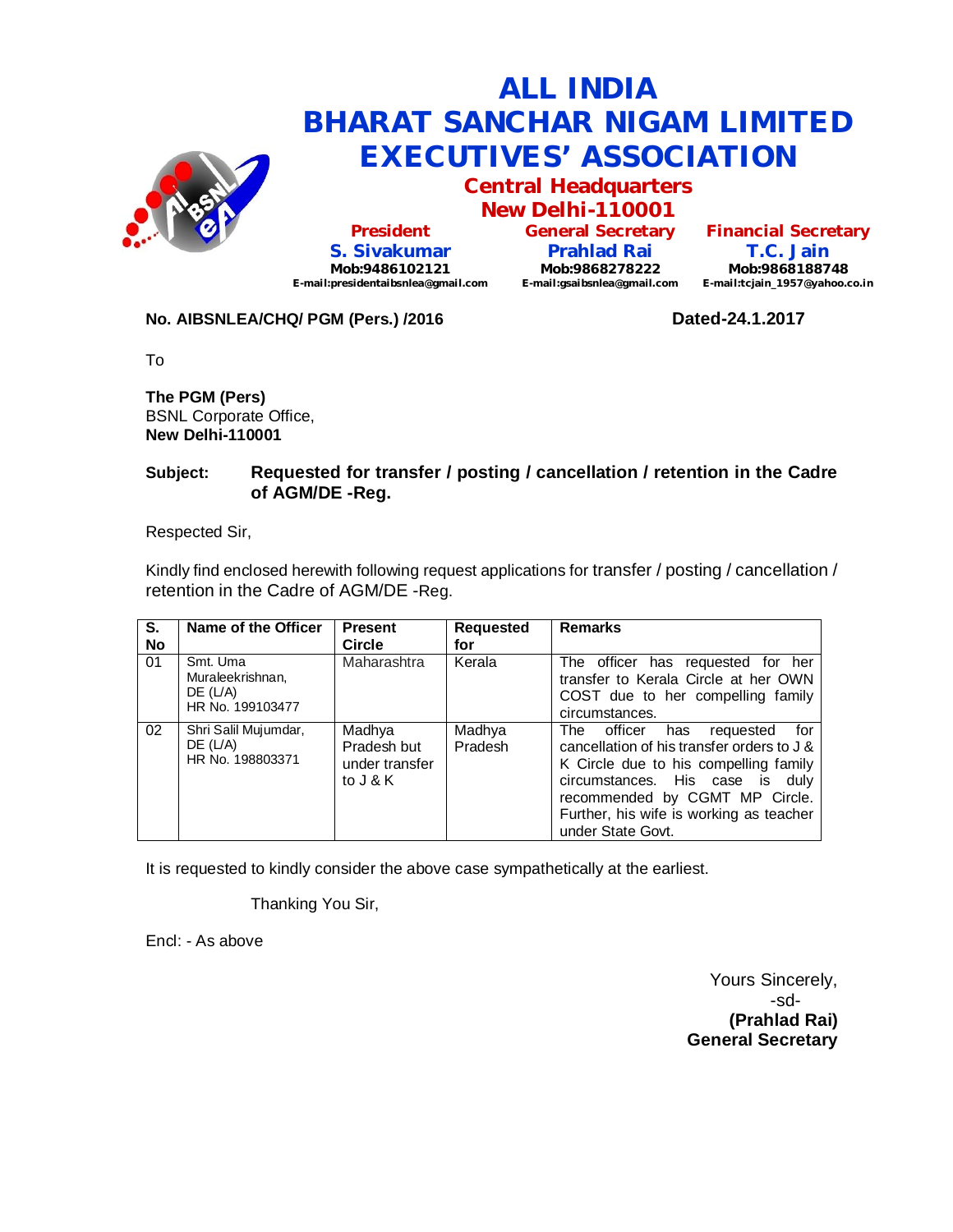

**Central Headquarters New Delhi-110001**

**President S. Sivakumar Mob:9486102121 E-mail:presidentaibsnlea@gmail.com**

**General Secretary Prahlad Rai Mob:9868278222 E-mail:gsaibsnlea@gmail.com**

**Financial Secretary T.C. Jain Mob:9868188748 E-mail:tcjain\_1957@yahoo.co.in**

### **No. AIBSNLEA/CHQ/ PGM (Pers.) /2016 Dated-24.1.2017**

To

**The PGM (Pers)** BSNL Corporate Office, **New Delhi-110001** 

### **Subject: Requested for transfer / posting / cancellation / retention in the Cadre of AGM/DE -Reg.**

Respected Sir,

Kindly find enclosed herewith following request applications for transfer / posting / cancellation / retention in the Cadre of AGM/DE -Reg.

| S.<br><b>No</b> | Name of the Officer                           | <b>Present</b><br><b>Circle</b> | <b>Requested</b><br>for | <b>Remarks</b>                                                                                                                                                              |
|-----------------|-----------------------------------------------|---------------------------------|-------------------------|-----------------------------------------------------------------------------------------------------------------------------------------------------------------------------|
| 01              | Shri K. Bhaskara,<br>DE<br>HR No. 198703291   | <b>Bihar</b>                    | Karnataka               | The officer has requested for his<br>transfer to Karnataka Circle due to his<br>compelling family circumstances. He<br>has already completed his tenure in<br>Bihar Circle. |
| 02              | Shri C. Subaryudu,<br>AGM<br>HR No. 198205956 | Telangana                       | Andhra<br>Pradesh       | his<br>The officer has requested for<br>transfer to AP Circle due to his<br>compelling medical circumstances.                                                               |

It is requested to kindly consider the above case sympathetically at the earliest.

Thanking You Sir,

Encl: - As above